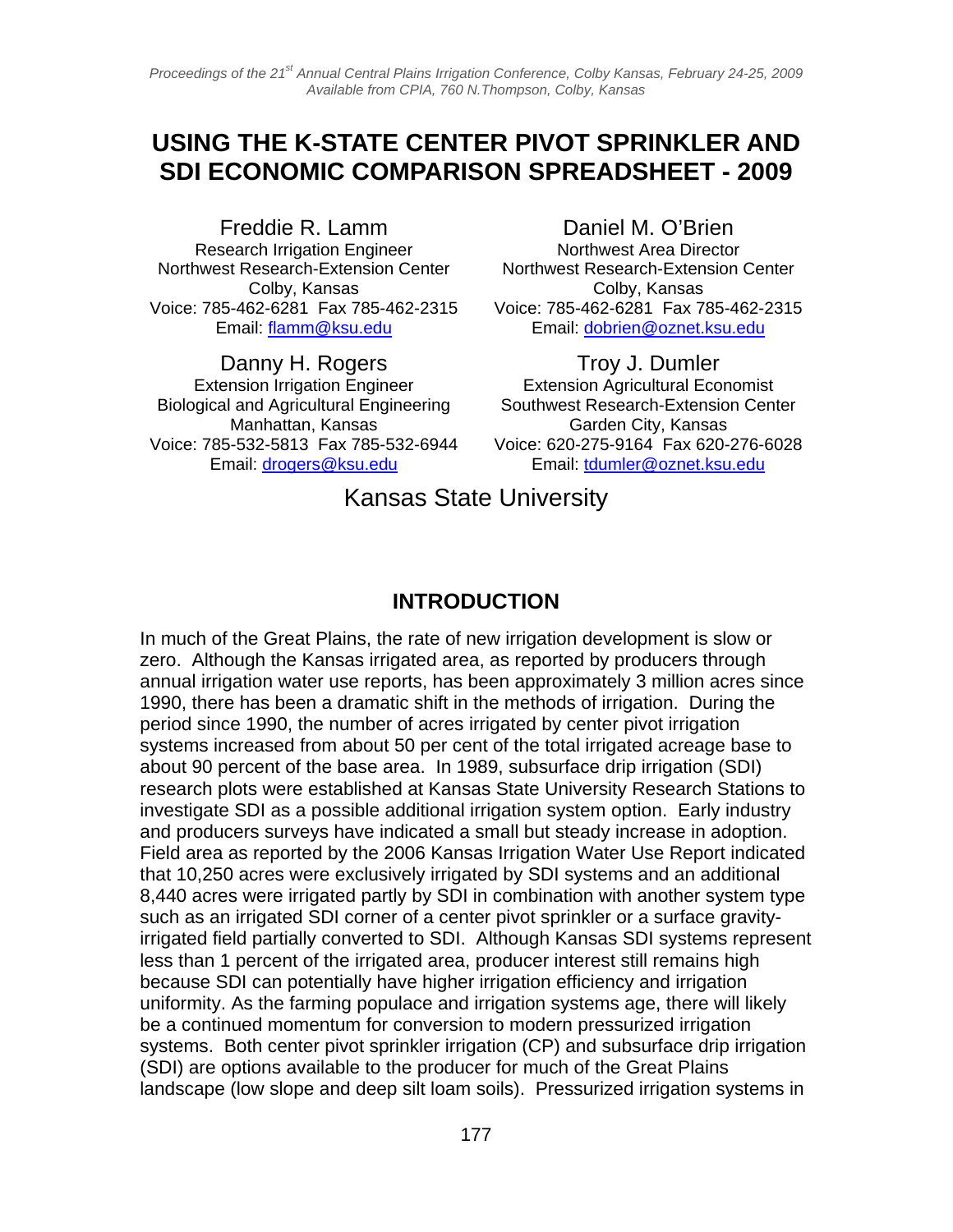general are a costly investment and this is particularly the case with SDI. Producers need to carefully determine their best investment options.

In the spring of 2002, a free Microsoft  $\text{Excel}^1$  spreadsheet template was introduced by K-State Research and Extension for making economic comparisons of CP and SDI. Since that time, the spreadsheet has been periodically updated to reflect changes in input data, particularly system and corn production costs. The spreadsheet also provides sensitivity analyses for key factors. This paper will discuss how to use the spreadsheet and the key factors that most strongly affect the comparisons. The template has five worksheets (tabs), the Main, CF, Field size & SDI life, SDI cost & life, Yield & price tabs. Most of the calculations and the result are shown on the Main tab (Figure 1.).

This template determines the economics of converting existing furrow-irrigated fields to center pivot sprinkler irrigation (CP) or subsurface drip irrigation (SDI) for corn production.

|                                                | Field description and irrigation system estimates                                    |       |                            |           |                                 |                                     |                                |
|------------------------------------------------|--------------------------------------------------------------------------------------|-------|----------------------------|-----------|---------------------------------|-------------------------------------|--------------------------------|
|                                                |                                                                                      | Total | Suggested                  | CP.       | Suggested                       | <b>SDI</b>                          | Suggested                      |
|                                                | Field area, acres                                                                    |       | $160 \leftarrow 160$       |           | 125 $\leftarrow$ 125            |                                     | $155 \leftarrow 155$           |
|                                                | Non-cropped field area (roads and access areas), acres                               |       | $5 \leftarrow 5$           |           |                                 |                                     |                                |
|                                                | Cropped dryland area, acres (= Field area - Non-cropped field area - Irrigated area) |       |                            | 30        |                                 | 0                                   |                                |
|                                                | Irrigation system investment cost, total \$                                          |       |                            |           | $$73.450$ $\leftarrow$ \$73.450 |                                     | $$186.000 \leftarrow $186.000$ |
|                                                | Irrigation system investment cost, \$/irrigated acre                                 |       |                            | \$587.60  |                                 | \$1,200.00                          |                                |
|                                                | Irrigation system life, years                                                        |       |                            |           | $25 \leftarrow 25$              |                                     | $20 \leftarrow 20$             |
|                                                | Interest rate for system investment, %                                               |       | $8.0\% - 8.0\%$            |           |                                 |                                     |                                |
|                                                | Annual insurance rate, % of total system cost                                        |       |                            |           | $1.60\%$ $\rightarrow$ 1.60%    | $0.60\%$ $\leftarrow$               | 0.60%                          |
|                                                | <b>Production cost estimates</b>                                                     |       |                            | CP.       | Suggested                       | <b>SDI</b>                          | Suggested                      |
|                                                | Total variable costs, \$/acre (See CF Tab for details on suggested values)           |       |                            |           | $$585.92$ $\leftarrow$ \$585.92 | $$5559.29$ $\leftarrow$             | \$559.29                       |
|                                                | Additional SDI variable costs (+) or savings (-), \$/acre                            |       |                            |           | Additional Costs ––––––––––     | $$0.00 \leftarrow$                  | \$0.00                         |
|                                                | <b>Yield and revenue stream estimates</b>                                            |       |                            | <b>CP</b> | Suggested                       | <b>SDI</b>                          | Suggested                      |
|                                                | Corn grain yield, bushels/acre                                                       |       | Suggested                  |           | $220 - 220$                     |                                     | $220 \leftarrow 220$           |
|                                                | Corn selling price, \$/bushel                                                        |       | $$4.00 \leftarrow $4.00$   |           |                                 |                                     |                                |
|                                                | Net return to cropped dryland area of field (\$/acre)                                |       | $$36.00 \leftarrow $36.00$ |           |                                 |                                     | Konsos Stote University        |
| Advantage of SDI over Center Pivot Sprinkler * |                                                                                      |       |                            |           |                                 | \$/total field each year \$1,065.25 |                                |
|                                                | * Advantage in net returns to land and management                                    |       |                            |           |                                 | \$/acres each year                  | \$6,66                         |
|                                                |                                                                                      |       |                            |           |                                 |                                     |                                |

You may examine sensitivity to Main worksheet (tab) assumptions on three of the tabs listed below.

Figure 1. Main worksheet (tab) of the economic comparison spreadsheet template indicating the 18 required variables (white input cells) and their suggested values when further information is lacking or uncertain.

## **ANALYSES METHODS AND ECONOMIC ASSUMPTIONS**

There are 18 required input variables required to use the spreadsheet template, but if the user does not know a particular value there are suggested values for each of them. The user is responsible for entering and checking the values in the unprotected input cells. All other cells are protected on the Main worksheet (tab). Some error checking exists on overall field size and some items (e.g. overall results and cost savings) are highlighted differently when different results are indicated. Details and rationales behind the input variables are given in the following sections.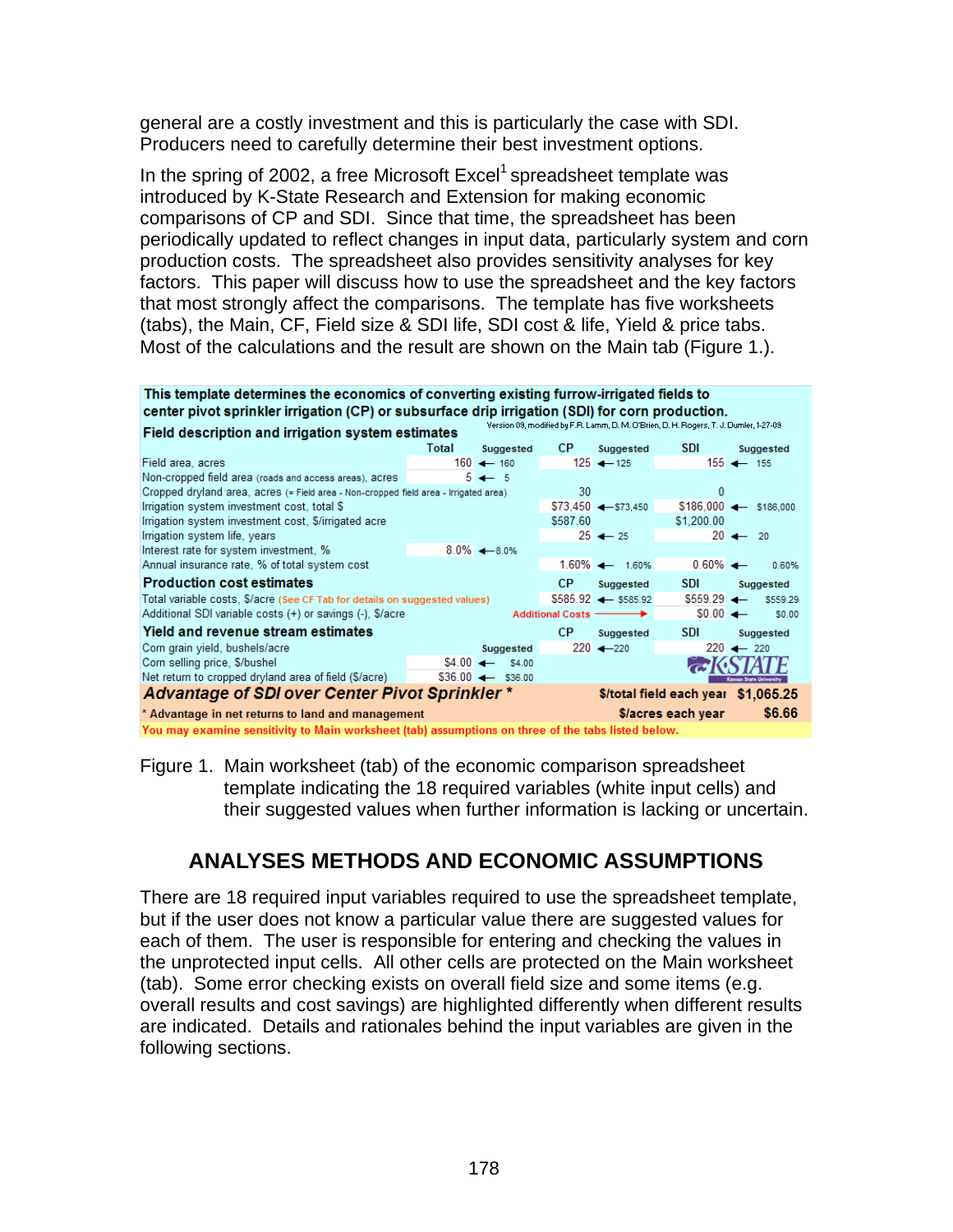### Field & irrigation system assumptions and estimates

Many of the early analyses assumed that an existing furrow-irrigated field with a working well and pumping plant was being converted to either CP or SDI and this still may be the base condition for some producers. However, the template can also be used to consider options for a currently center pivot irrigated field that needs to be replaced. The major change in the analysis for the replacement CP is that the cost for the new center pivot probably would not have to include buried underground pipe and electrical service in the initial investment cost. The analysis also assumes the pumping plant is located at the center of one of the field edges and is at a suitable location for the initial SDI distribution point (i.e. upslope of the field to be irrigated). Any necessary pump modifications (flow and pressure) for the CP or SDI systems are assumed to be of equal cost and thus are not considered in the analysis. However, they can easily be handled as an increased system cost for either or both of the system types.

Land costs are assumed to be equal across systems for the overall field size with no differential values in real estate taxes or in any government farm payments. Thus, these factors "fall out" or do not economically affect the analyses.

An overall field size of 160 acres (square quarter section) was assumed for the base analysis. This overall field size will accommodate either a 125 acre CP system or a 155 acre SDI system. It was assumed that there would be 5 noncropped acres consumed by field roads and access areas. The remaining 30 acres under the CP system are available for dryland cropping systems.

Irrigation system costs are highly variable at this point in time due to rapid fluctuations in material and energy costs. Cost estimates for the 125 acre CP system and the 155 acre SDI system are provided on the current version of the spreadsheet template based on discussions with dealers and Dumler et al. (2007), but since this is the overall basis of the comparison, it is recommended that the user apply his own estimates for his conditions. In the base analyses, the life for the two systems is assumed to be 25 and 20 years for the CP and SDI systems, respectively. No salvage value was assumed for either system. This assumption of no salvage value may be inaccurate, as both systems might have a few components that may be reusable or available for resale at the end of the system life. However, with relatively long depreciation periods of 20 and 25 years and typical financial interest rates, the zero salvage value is a very minor issue in the analysis. System life is a very important factor in the overall analyses. However, the life of the SDI system is of much greater economic importance in analysis than a similar life for the CP system because of the much higher system costs for SDI. Increasing the system life from 20 to 25 years for SDI would have a much greater economic effect than increasing the CP life from 20 to 25 years.

When the overall field size decreases, thus decreasing system size, there are large changes in cost per irrigated acre between systems. SDI costs are nearly proportional to field size, while CP costs are not proportional to field size (Figure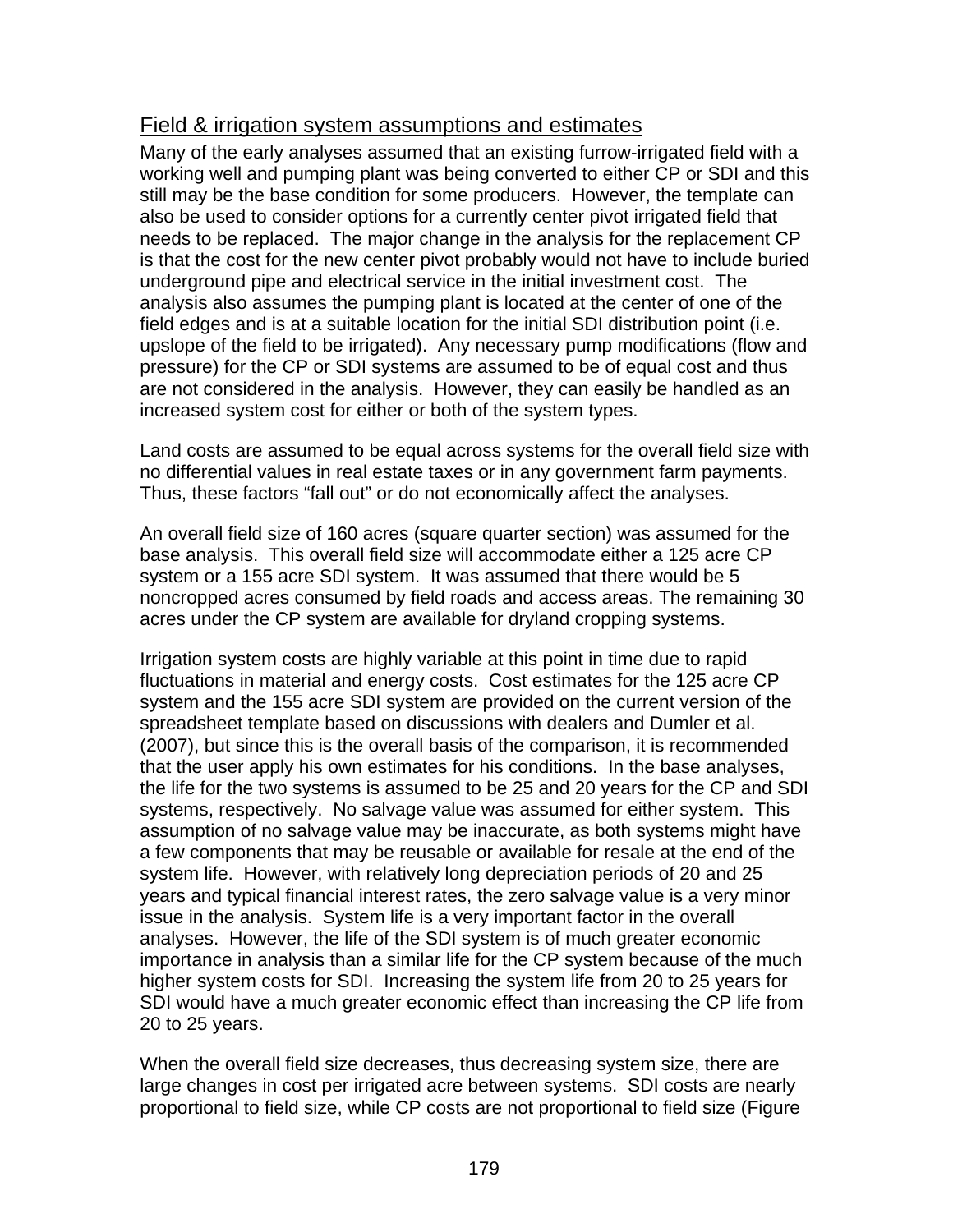2). Quadratic equations were developed to calculate system costs when less than full size 160 acre fields were used in the analysis (Obrien et al., 1998):

| $C$ Pcost% = 44.4 + (0.837 x CPsize%) - (0.00282 x CPsize% <sup>2</sup> ) | (Eq. 1) |
|---------------------------------------------------------------------------|---------|
| SDIcost% = $2.9 + (1.034 \times SDisize%) - (0.0006 \times SDisize%)$     | (Eq. 2) |

where CPcost% and CPsize%, and SDIcost% and SDIsize% are the respective cost and size % in relation to the full costs and sizes of irrigation systems fitting within a square 160 acre block.



Figure 2. CP and SDI system costs as related to field size. (after O'Brien et al., 1998)

The annual interest rate can be entered as a variable, but is currently assumed to be 8.0%. The total interest costs over the life of the two systems were converted to an average annual interest cost for this analysis. Annual insurance costs were assumed to be 1.6% of the total system cost for the center pivot sprinkler and 0.6% for the SDI system, but can be changed if better information is available. The lower value for the SDI was based on the assumption that only about 40% of the system might be insurable. Many of the SDI components are not subject to the climatic conditions that are typically insured hazards for CP systems. However, system failure risk is probably greater with SDI systems which might influence any obtainable insurance rate. The cost of insurance is a minor factor in the economic comparison when using the current values.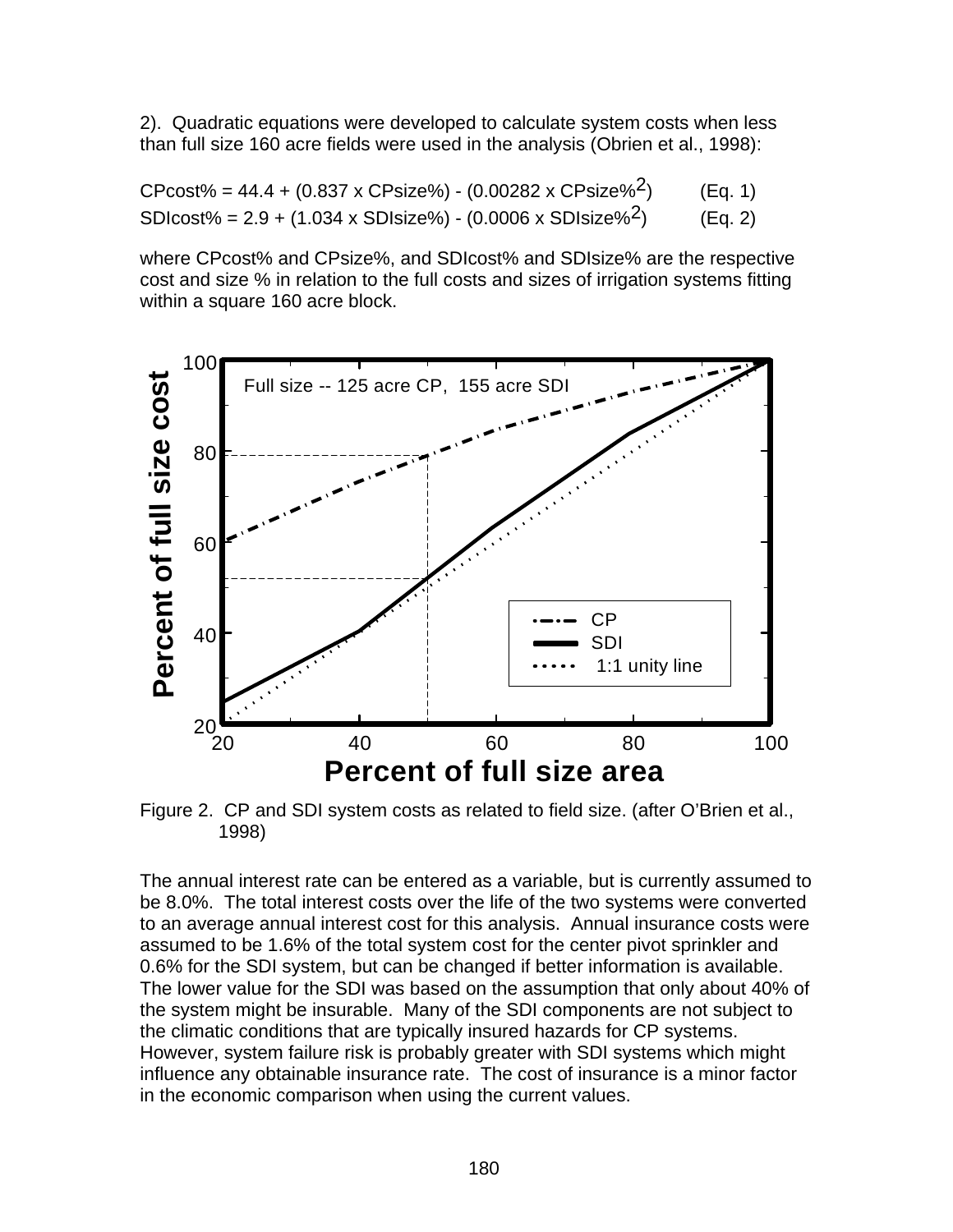#### Production cost assumptions and estimates

The economic analysis expresses the results as an advantage of SDI or alternatively CP systems in net returns to land and management. Thus, many fixed costs do not affect the analysis and can be ignored. Additionally, the analysis does not indicate if either system is ultimately profitable for corn production under the assumed current economic conditions.

Production costs were adapted from KSU estimates (Dumler et al., 2008). A listing of the current costs is available on the CF worksheet (tab) (Figure 3) and the user can enter new values to recalculate variable costs that more closely match their conditions. The sum of these costs would become the new suggested Total Variable Costs on the Main worksheet (tab), but the user must manually change the input value on the Main worksheet (White input cell box) for the economic comparison to take effect. *The user may find it easier to just change the differential production costs between the systems on the Main tab rather than changing the baseline assumptions on the CF tab. This will help maintain integrity of the baseline production cost assumptions.*

| <b>Factors for Variable Costs</b>                     |      |                             | CР       | <b>Suggested</b>                          | SDI              | Suggested                     |
|-------------------------------------------------------|------|-----------------------------|----------|-------------------------------------------|------------------|-------------------------------|
| Seeding rate, seeds/acre                              |      | \$/1000 S Suggested         |          | $34000 \leftarrow 34000$                  |                  | $34000 \leftarrow 34000$      |
| Seed, \$/acre                                         |      | $$2.24$ $\leftarrow$ \$2.24 | \$76.16  |                                           | \$76.16          |                               |
| Herbicide, \$/acre                                    |      |                             |          | $$28.68$ $\leftarrow$ \$28.68             |                  | $$28.68$ $\leftarrow$ \$28.68 |
| Insecticide, \$/acre                                  |      |                             |          | $$35.30$ $\leftarrow$ \$35.30             |                  | $$35.30 \leftarrow $35.30$    |
| Nitrogen fertilizer, Ib/acre                          | S/lb | Suggested                   |          | 242 $\leftarrow$<br>242                   | 242 $\leftarrow$ | 242                           |
| Nitrogen fertilizer, \$/acre                          |      | $$0.40 \leftarrow $0.40$    | \$96.80  |                                           | \$96.80          |                               |
| Phosphorus fertilizer, Ib/acre                        | S/lb | <b>Suggested</b>            |          | $50 \leftarrow$<br>- 50                   |                  | $50 \leftarrow$<br>50         |
| Phosphorus fertilizer, \$/acre                        |      | $$0.35 \leftarrow $0.35$    | \$17.50  |                                           | \$17.50          |                               |
| Crop consulting, \$/acre                              |      |                             |          | $$6.50 \leftarrow $6.50$                  |                  | $$6.50 \leftarrow $6.50$      |
| Crop insurance, \$/acre                               |      |                             |          | $$37.00 \leftarrow $37.00$                |                  | $$37.00 \leftarrow $37.00$    |
| Drying cost, \$/acre                                  |      |                             |          | $$0.00 \leftarrow $0.00$                  |                  | $$0.00 \leftarrow $0.00$      |
| Miscellaneous costs, \$/acre                          |      |                             |          | $$0.00 \leftarrow $0.00$                  |                  | $$0.00 \leftarrow $0.00$      |
| Custom hire/machinery expenses, \$/acre               |      |                             |          | $$150.14$ $-$150.14$ $$150.14$ $-$150.14$ |                  |                               |
| Other non-fieldwork labor, \$/acre                    |      |                             |          | $$0.00 \leftarrow $0.00$                  |                  | $$0.00 \leftarrow $0.00$      |
| Irrigation labor, \$/acre                             |      |                             |          | $$6.50 \leftarrow $6.50$                  |                  | $$6.50 \leftarrow $6.50$      |
| Irrigation amounts, inches                            |      |                             |          | $17 +$<br>17                              |                  | $13 \leftarrow$<br>$-13$      |
| Fuel and oil for pumping, \$/inch                     |      |                             |          | $$5.80 \leftarrow $5.80$                  |                  | $$5.80 \leftarrow $5.80$      |
| Fuel and oil for pumping, \$acre                      |      |                             | \$98.60  |                                           | \$75.40          |                               |
| Irrigation maintenance and repairs, \$/inch           |      |                             |          | $$0.60 \leftarrow $0.60$                  |                  | $$0.60 \leftarrow $0.60$      |
| Irrigation maintenance and repairs, \$/acre           |      | <b>Suggested</b>            | \$10.20  |                                           | \$7.80           |                               |
| 1/2 yr. interest on variable costs, rate 8.0% <= 8.0% |      |                             | \$22.54  |                                           | \$21.51          |                               |
| <b>Total Variable Costs</b>                           |      |                             | \$585.92 |                                           | \$559.29         |                               |

Figure 3. CF worksheet (tab) of the economic comparison spreadsheet template and the current production cost variables. Note that the sums at the bottom of the CF worksheet are the suggested values for total variable costs on the Main worksheet (tab).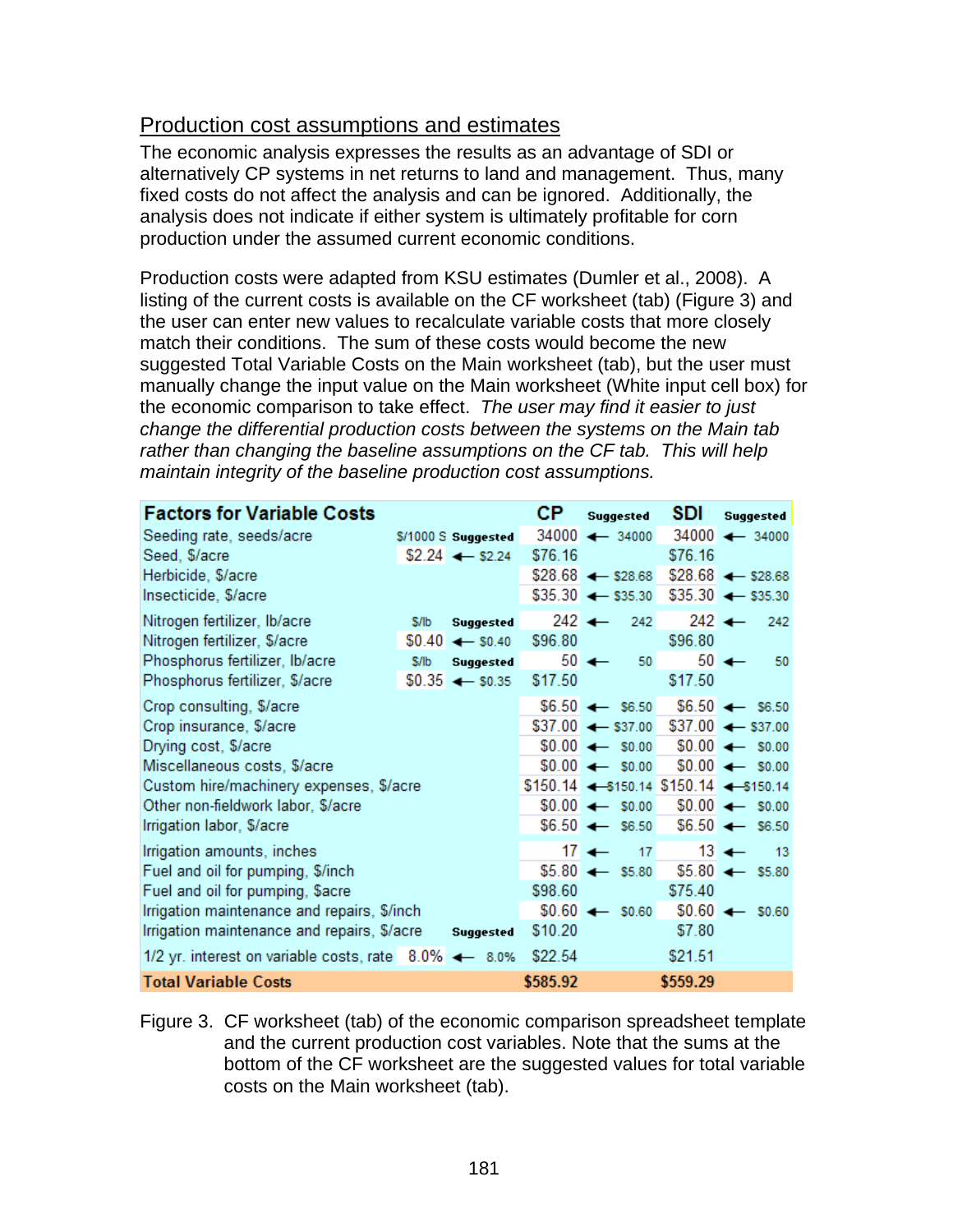The reduction in variable costs for SDI is attributable to an assumed 25% net water savings that is consistent with research findings by Lamm et al. (1995). This translates into a 17 and 13 inch gross application amount for CP and SDI, respectively. The current estimated production costs are somewhat high reflecting increased energy and other related input costs, but fortunately crop revenues have also increased due to high demand for corn for ethanol production. This fact is pointed out because a lowering of overall variable costs favors SDI, since more irrigated cropped acres are involved, while higher overall variable costs favors CP production. The variable costs for both irrigation systems represent typical practices for western Kansas.

### Yield and revenue stream estimates

Corn grain yield is currently estimated at 220 bushels/acre in the base analysis with a corn price of \$4.00/bushel (See values on Main worksheet). Net returns for the 30 cropped dryland acres for the CP system (corners of field) were assumed to be \$36.00/acre which is essentially the current dryland crop cash rent estimate for Northwest Kansas. Government payments related to irrigated crop production are assumed to be spread across the overall field size, and thus, do not affect the economic comparison of systems.

### Sensitivity analyses

Changes in the economic assumptions can drastically affect which system is most profitable and by how much. Previous analyses have shown that the system comparisons are very sensitive to assumptions about

- Size of CP irrigation system
- Shape of field (full vs. partial circle CP system)
- Life of SDI system
- SDI system cost

with advantages favoring larger CP systems and cheaper, longer life SDI systems.

The results are very sensitive to

• any additional production cost savings with SDI.

The results are moderately sensitive to

- corn yield
- corn price
- yield/price combinations

and very sensitive to

• higher potential yields with SDI

with advantages favoring SDI as corn yields and price increase.

The economic comparison spreadsheet also includes three worksheet (tabs) that display tabular and graphical sensitivity analyses for field size and SDI system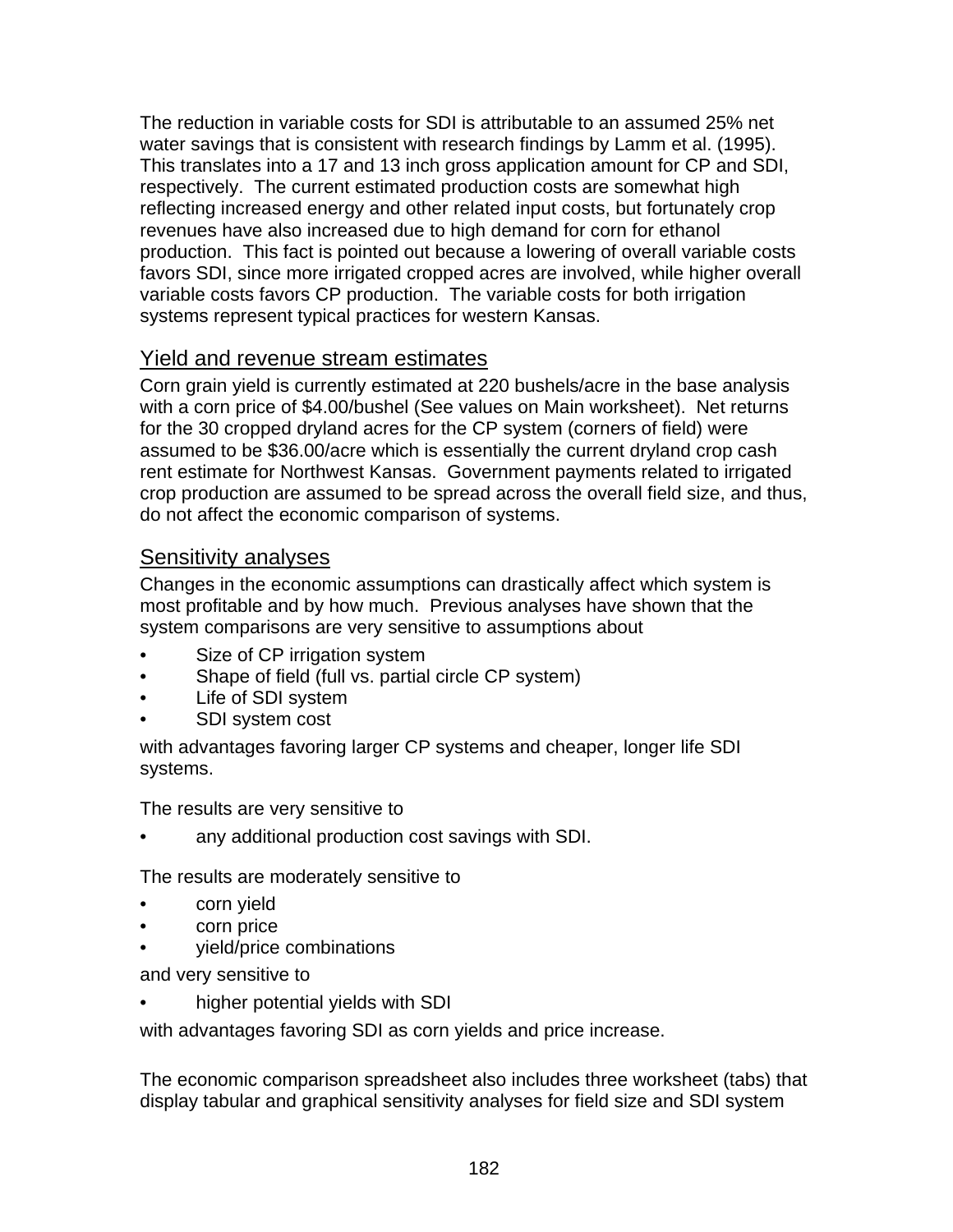life (Figure 4), SDI system cost and life (Figure 5), and corn yield and selling price (Figure 6). These sensitivity analysis worksheets will automatically update when different assumptions are made on the Main worksheet. The elements in light blue of the sensitivity tables indicate cases where CP systems are more profitable while elements with negative signs in reddish brown are cases where SDI is more profitable.



Figure 4. The Field size & SDI life worksheet (tab) sensitivity analysis. Note this is one of three worksheets (tabs) providing tabular and graphical sensitivity analyses. These worksheets automatically update to reflect changing assumptions on the Main worksheet (tab).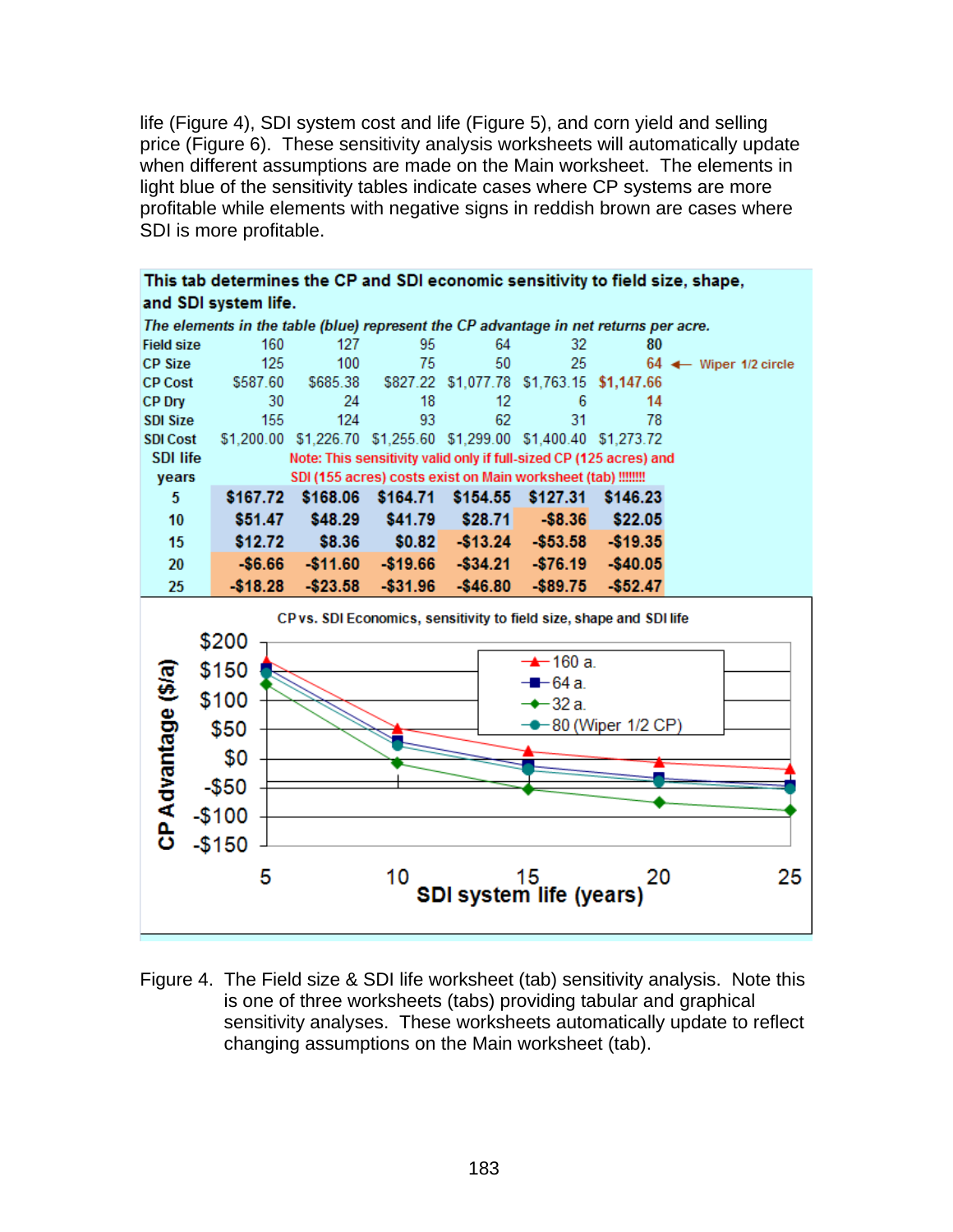## **SOME KEY OBSERVATIONS FROM PREVIOUS ANALYSES**

Users are encouraged to "experiment" with the input values on the Main worksheet (tab) to observe how small changes in economic assumptions can vary the bottom line economic comparison of the two irrigation systems. The following discussion will give the user "hints" about how the comparisons might be affected.

Smaller CP systems and systems which only complete part of the circle are less competitive with SDI than full size 125 acre CP systems This is primarily because the CP investment costs (\$/ irrigated acre) increase dramatically as field size decreases (Figure 2 and 4) or when the CP system cannot complete a full circle. It should also be pointed out that part of the economic competitiveness of the higher priced SDI systems with lower priced CP systems occurs simply because less land area of the field is in dryland crop production.

Increased longevity for SDI systems is probably the most important factor for SDI to gain economic competitiveness with CP systems. A research SDI system at the KSU Northwest Research-Extension Center in Colby, Kansas has been operated for 20 years with very little performance degradation, so long system life is possible. There are a few SDI systems in the United States that have been operated for over 25 years without replacement (Lamm and Camp, 2007). However, a short SDI system life that might be caused by early failure due to clogging, indicates a huge economic disadvantage that would preclude nearly all adoption of SDI systems (Figure 4). Although SDI cost is an important factor, long SDI system life can help reduce the overall economic effect (Figure 5). The CP advantage for SDI system lives between 15 and 20 years is greatly diminished as compared to the difference between 10 and 15 year SDI system life. The sensitivity of CP system life and cost is much less because of the much lower initial CP cost and the much longer assumed life. Changing the CP system life from 25 to 20 years will not have a major effect on the economic comparison. However, in areas where CP life might be much less than 25 years due to corrosive waters, a sensitivity analysis with shorter CP life is warranted.

The present baseline analysis already assumes a 25% water savings with SDI. There are potentially some other production cost savings for SDI such as fertilizer and herbicides that have been reported for some crops and some locales. For example, there have been reports from other regions of less broadleaf and grassy weed pressure in SDI where the soil surface remains drier less conducive to germination of weed seeds (Lamm and Camp, 2007). Small changes in the assumptions can make a sizable difference in the economic analysis because there are more irrigated acres under the SDI system.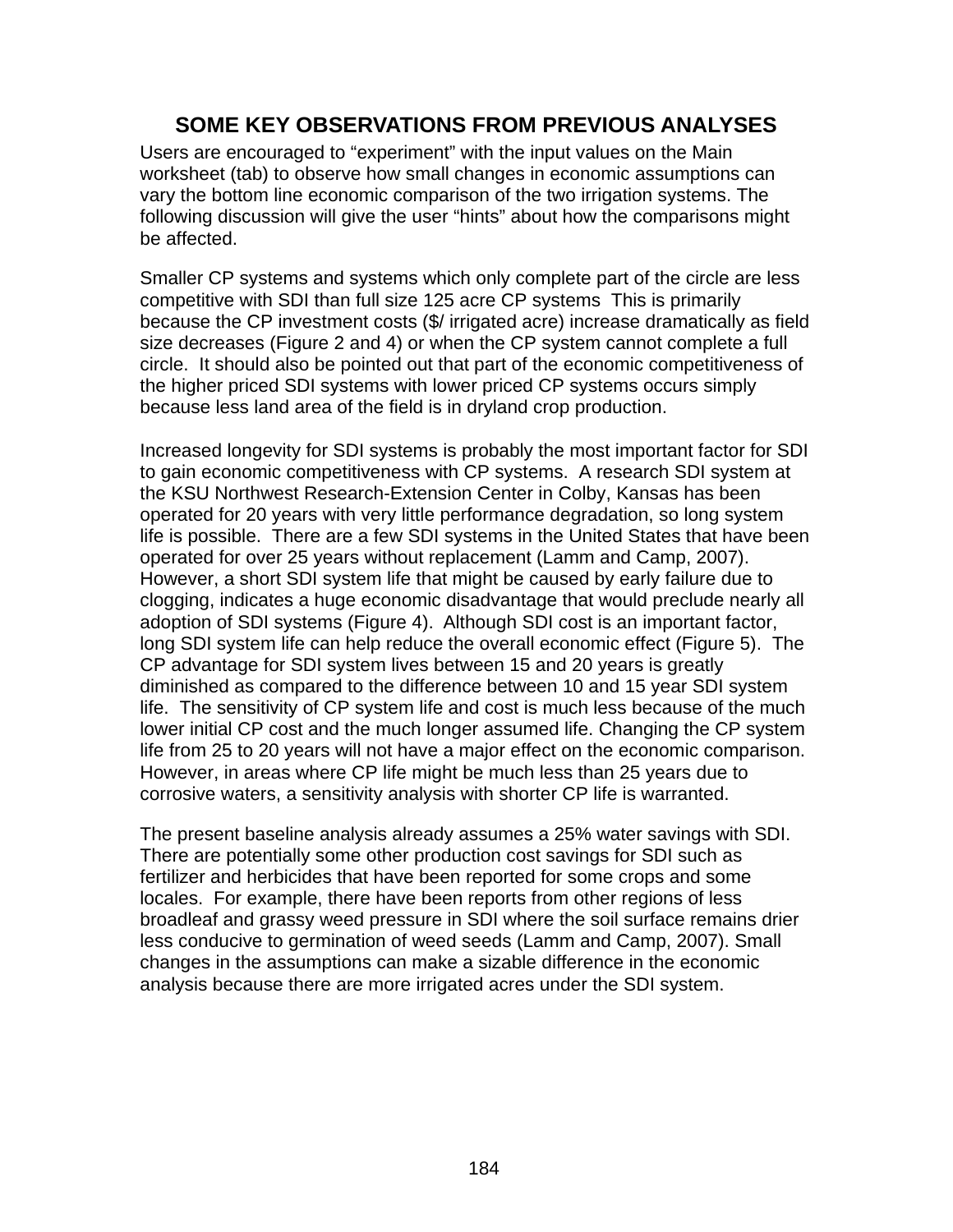

Figure 5. The SDI cost and life worksheet (tab) sensitivity analysis. Note this is one of three worksheets (tabs) providing tabular and graphical sensitivity analyses. These worksheets automatically update to reflect changing assumptions on the Main worksheet (tab).

It has already been stated that higher corn yields and higher corn prices improve the SDI economics. These results can be seen on the Yield and Price sensitivity worksheet (tab) on the Excel template (Figure 6). This result occurs because of the increased irrigated area for SDI in the given 160 acre field. The significance of yield and price can be illustrated by taking one step further in the economic analysis, that being the case where there is a yield difference between irrigation systems. Combining a greater overall corn yield potential with an additional small yield advantage for SDI on the Main tab can allow SDI to be very competitive with CP systems.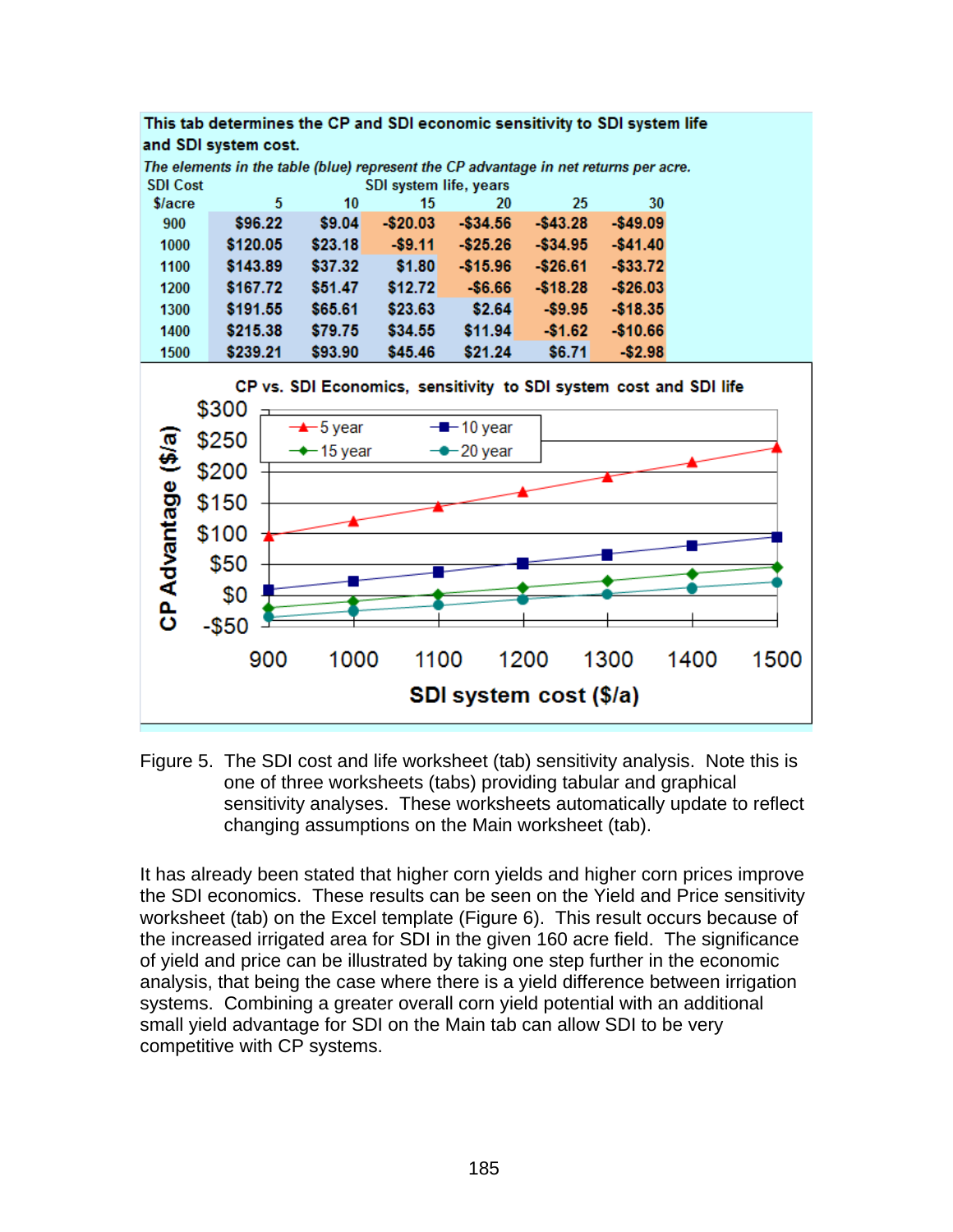#### This tab determines the CP and SDI economic sensitivity to corn yield and corn price assuming that corn yields are equal for both irrigation systems. The elements in the table (blue) represent the CP advantage in net returns per acre.

Corn cash price, \$/bu **Corn Yield** \$2.80 \$3.20 \$3.60 \$4.00 \$4.40 \$4.80  $$5.20$ \$14.34 \$2.34 160 \$74.34 \$62.34 \$50.34 \$38.34 \$26.34 170 \$18.09 \$69.09 \$56.34 \$43.59 \$30.84  $$5.34$  $$7.41$ 180 \$63.84 \$50.34 \$36.84 \$23.34 \$9.84  $-$3.66$  $-$17.16$ 190 \$58.59 \$44.34 \$30.09 \$15.84  $$1.59$  $-$12.66$  $-$26.91$ \$53.34 \$38.34 \$23.34 \$8.34  $-$6.66$  $-$21.66$  $-$36.66$ 200 210 \$48.09 \$32.34 \$16.59  $$0.84$  $-$14.91$ -\$30.66  $-$46.41$ 220 \$42.84 \$26.34  $$9.84$  $-$6.66$  $-$ \$23.16  $-$39.66$  $-$56.16$ \$37.59  $-$14.16$  $-$48.66$ 230 \$20.34  $$3.09$  $-$ \$31.41  $-$65.91$ 240 \$32.34 \$14.34  $-$3.66$  $-$21.66$ -\$39.66  $-$57.66$ -\$75.66 250 \$27.09  $-$10.41$  $-$ \$29.16  $-$47.91$  $-$66.66$  $-$ \$85.41 \$8.34 260 \$21.84  $$2.34$  $$17.16$  $-$36.66$  $-$56.16$  $-$75.66$  $-$95.16$ 



Figure 6. The Yield and Price worksheet (tab) sensitivity analysis. Note this is one of three worksheets (tabs) providing tabular and graphical sensitivity analyses. These worksheets automatically update to reflect changing assumptions on the Main worksheet (tab).

# **AVAILABILITY OF FREE SOFTWARE**

A Microsoft Excel spreadsheet template has been developed to allow producers to make their own comparisons. It is available on the SDI software page of the K-State Research and Extension SDI website at http://www.oznet.ksu.edu/sdi/.